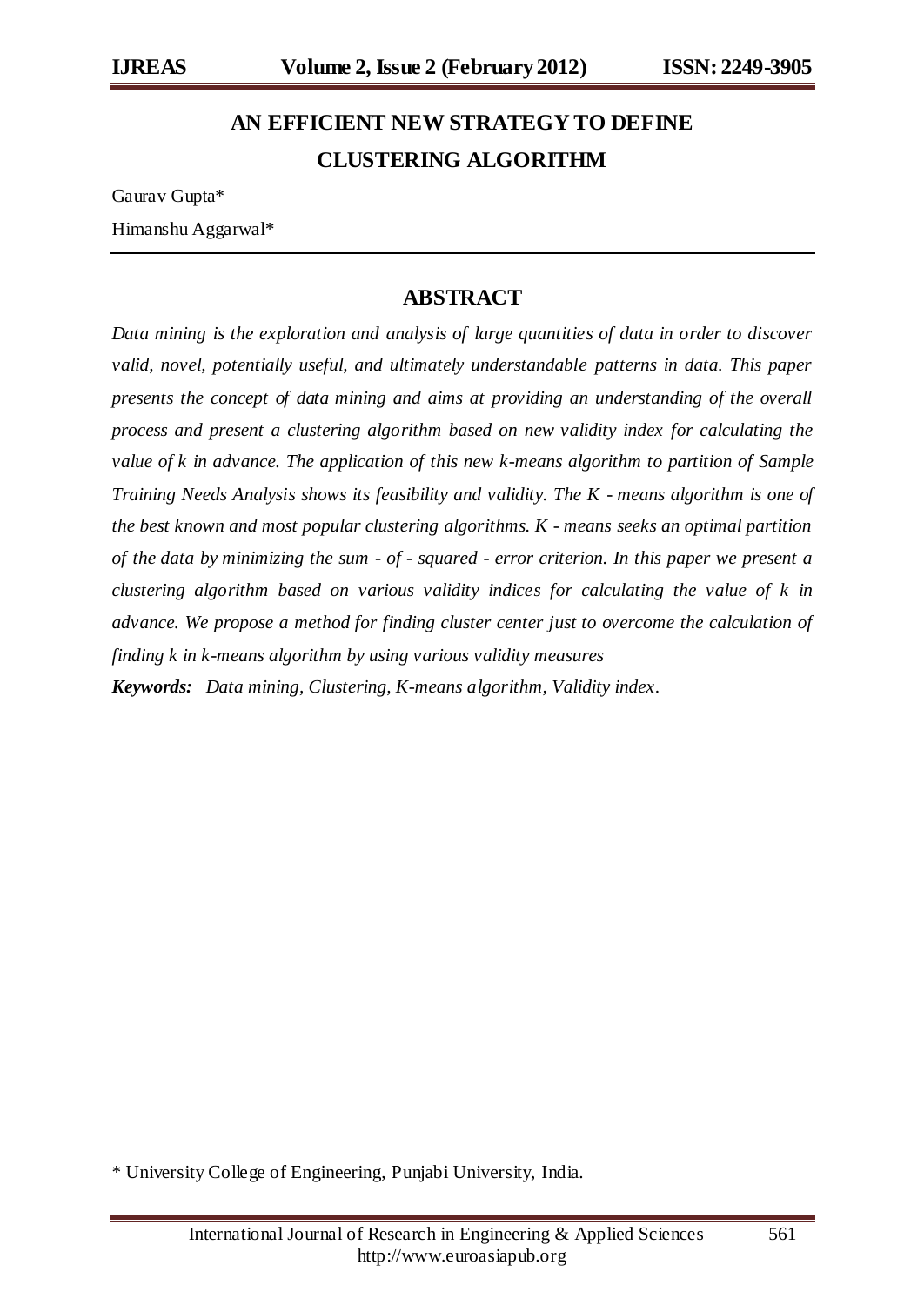### **I. INTRODUCTION**

Data mining is the process of discovering useful information (i.e. patterns) underlying the data. Powerful techniques are needed to extract patterns from large data because traditional statistical tools are not efficient enough anymore [1]

The Knowledge Discovery Process steps:

- 1. Identify business problem
- 2. Data mining
- 3. Action
- 4. Evaluation and measurement
- 5. Deployment and integration into businesses processes



#### **Preprocessing and Mining**



Clustering is an important data mining technique that puts together similar objects into a collection in which the objects exhibit certain degree of similarities. Clustering also separates dissimilar objects into different groups. Clustering describes the underlying structure of the data by its unsupervised learning ability. Due to its unsupervised learning ability, it is able to discover hidden patterns of datasets [2]. This has made clustering an important research topic of diverse fields such as pattern recognition, bioinformatics and data mining. Partitioning a set of objects in databases into homogeneous groups or clusters is a fundamental operation in data mining. It is useful in a number of tasks, such as classification (unsupervised), aggregation and segmentation or dissection [4]. The problem of clustering in general deals with partitioning a data set consisting of n points embedded in m-dimensional space into k distinct set of clusters, such that the data points within the same cluster are more similar to each other than to data points in other clusters. The three sub-problems[1] addressed by the clustering process are (i) defining a similarity measure to judge the similarity (or distance) between different elements (ii) implementing an efficient algorithm to discover the clusters of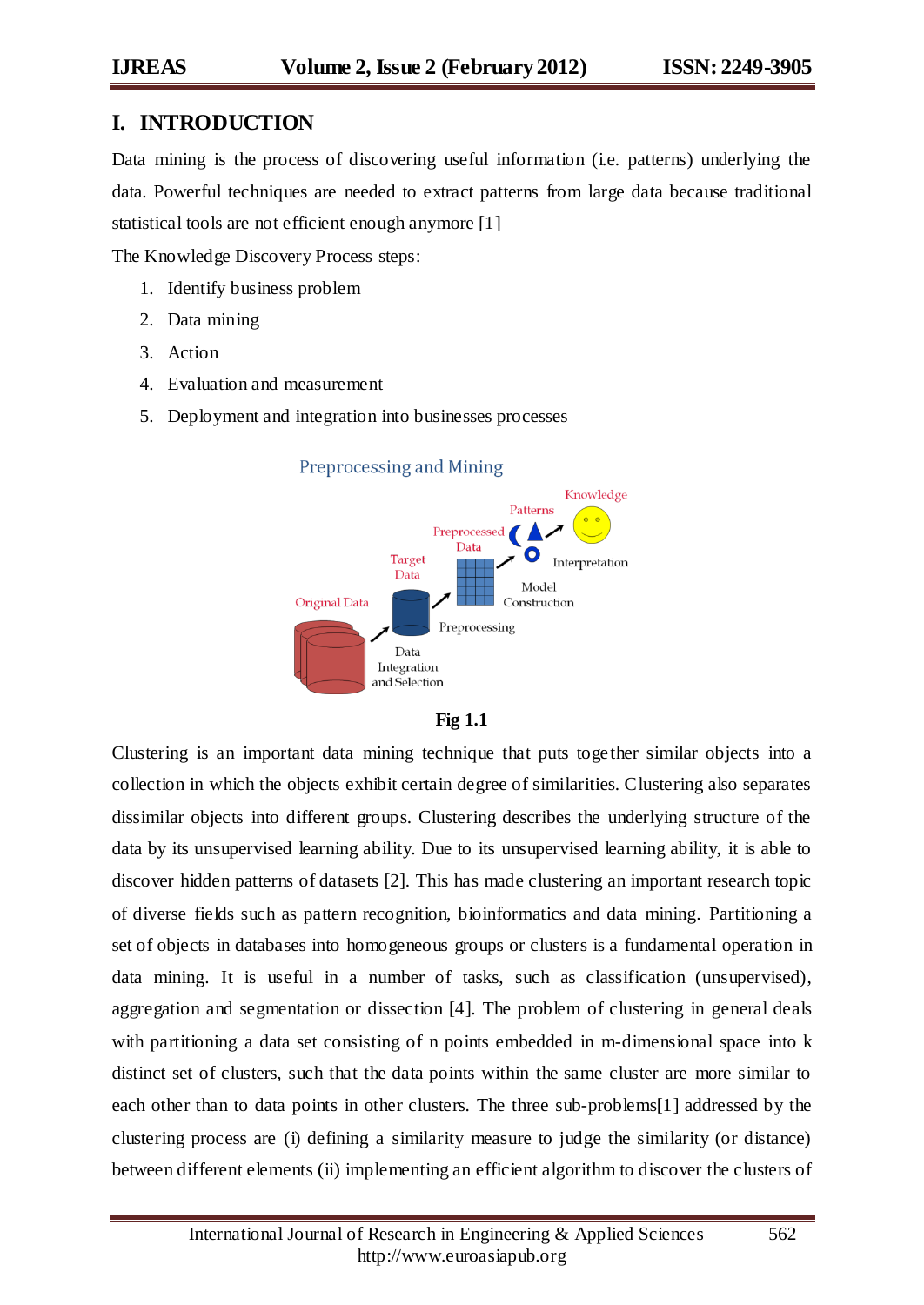most similar elements in an unsupervised way and (iii) derive a description that can characterize the elements of a cluster in a succinct manner. Traditional clustering algorithms used Euclidean distance measure to judge the similarity of two data elements [5] [6]. This works well when the defining attributes of a data set are purely numeric in nature. However, Euclidean distance measure fails to capture the similarity of data elements when attributes are categorical or mixed. Increasingly, the data mining community is inundated with a large collection of categorical data [3] like those collected from banks, or health sector, web-log data and biological sequence data. Banking sector or health sector data are primarily mixed data containing numeric attributes like age, salary, etc. and categorical attributes like sex, smoking or non-smoking, etc. Clustering mixed data sets into meaningful groups is a challenging task in which a good distance measure, which can adequately capture data similarities, has to be used in conjunction with an efficient clustering algorithm [2].

### **II. CLUSTERING TECHNIQUES**

Different approaches to clustering data can be disc - ribbed with the help of the hierarchy [4] (other axonometric representations of clustering Methodology is possible); ours is based on the discussion in Jain and Daubes. At the top level, there is a distinction between hierarchical and partition approaches (hierarchical methods produce a nested series of partitions, while partition methods produce only one) must be supplemented by a discussion of cross-cutting issues that may (in principle) affect all of the different approaches regardless of their placement in the taxonomy.

#### **Agglomerative** *vs.* **divisive [3]**

This aspect relates to algorithmic structure and operation. An agglomerative approach begins with each pattern in a

Distinct (singleton) cluster, and successively merges clusters together until a stopping criterion is satisfied. A divisive method begins with all patterns in a single cluster and performs splitting until a stopping criterion is met [4].

#### **Monothetic vs. polythetic**

This aspect relates to the sequential or simultaneous use of features in the clustering process. Most algorithms are polythetic;

That is, all features enter into the computation of distances between patterns, and decisions are based on those distances. A simple monothetic algorithm reported in Ander berg considers features sequentially to divide the given collection of patterns. This is illustrated in Figure 8.Here, the collection is divided into two groups using feature x1; the vertical broken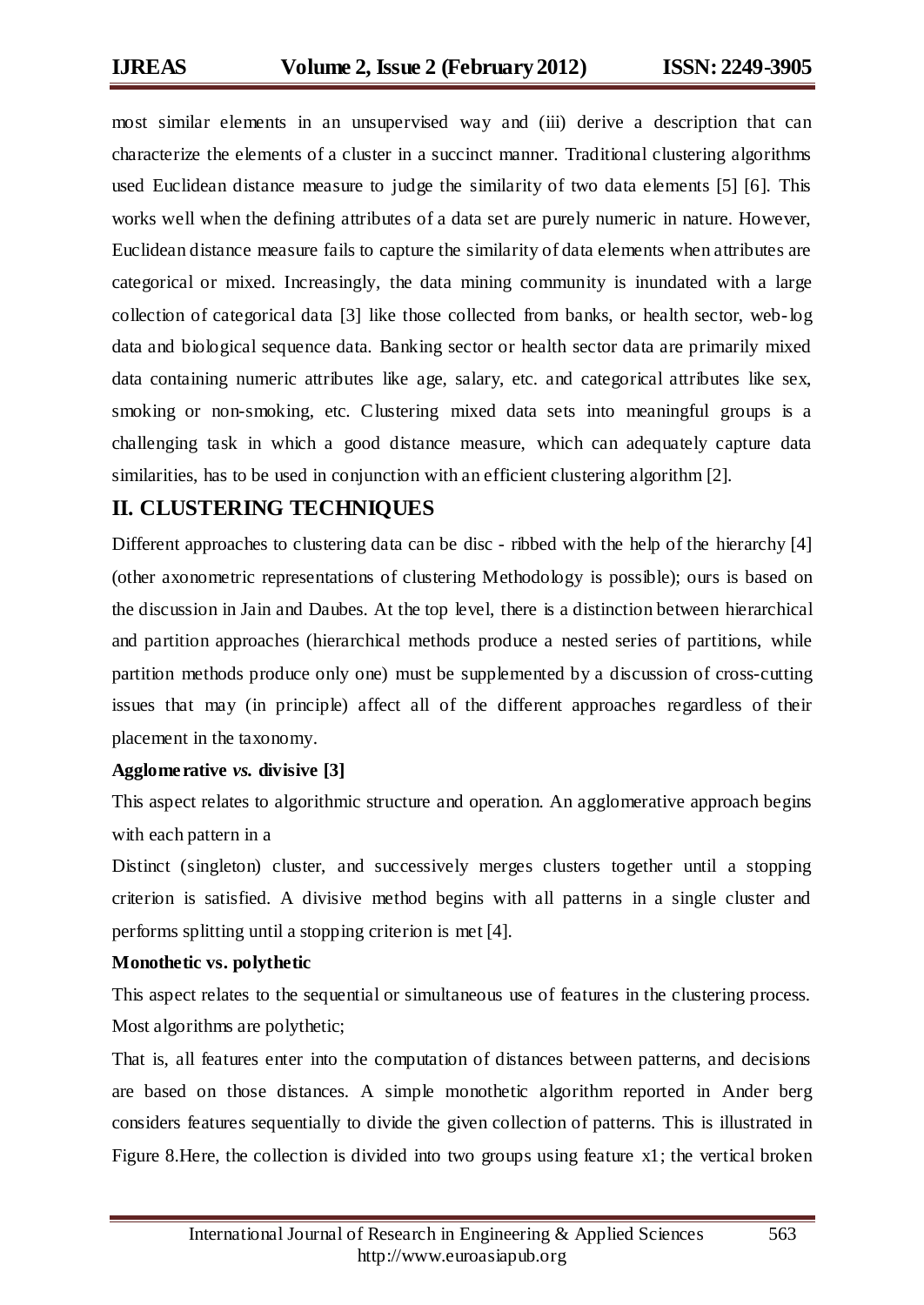line V is the separating line. Each of these clusters is further divided independently using feature x2, as depicted by the broken lines H1 and H2. The major problem with this algorithm is that it generates 2d clusters where d is the dimensionality of the patterns. For large values of d (d. 100 is typical in information retrieval applications [Salton 1991]), the number of clusters generated by this algorithm is so large that the data set is divided into uninterestingly small and fragmented clusters.

#### **Hard** *vs.* **fuzzy [4]**

A hard clustering algorithm allocates each pattern to a single cluster during its operation and in its output. A fuzzy clustering Method assigns degrees of membership in several clusters to each input pattern. A fuzzy clustering can be converted to a hard clustering by assigning each pattern to the cluster with the largest measure of membership.

#### **Deterministic** *vs.* **stochastic [4]**

This issue is most relevant to partitioned approaches designed to optimize a squared error function. This optimization

Can be accomplished using traditional techniques or through a random search of the state space consisting of all possible labeling.

#### **Incremental** *vs.* **non-incremental [4]**

This issue arises when the pattern set to be clustered is large, and constraints on execution time or memory space affect the architecture of the algorithm. The early history of clustering methodology does not contain many examples of clustering algorithms designed to work with large data sets, but the advent of data mining has fostered the development of clustering algorithms that minimize the number of scans through the pattern set, reduce the number of patterns examined during execution, or reduce the size of data structures used in the algorithm's operations [4].

### **III. K-MEANS CLUSTERING: THE ALGORITHM**

K-means is one of the simplest unsupervised learning algorithms that solve the well known clustering problem [7]. The procedure follows a simple and easy way to classify a given data set through a certain number of clusters (assume k clusters) fixed a priori. The main idea is to define k centroids, one for each cluster. These centroids should be placed in a cunning way because of different location causes different result. So, the better choice is to place them as much as possible far away from each other. The next step is to take each point belonging to a given data set and associate it to the nearest centroid [7]. When no point is pending, the first step is completed and an early group age is done. At this point need to re-calculate k new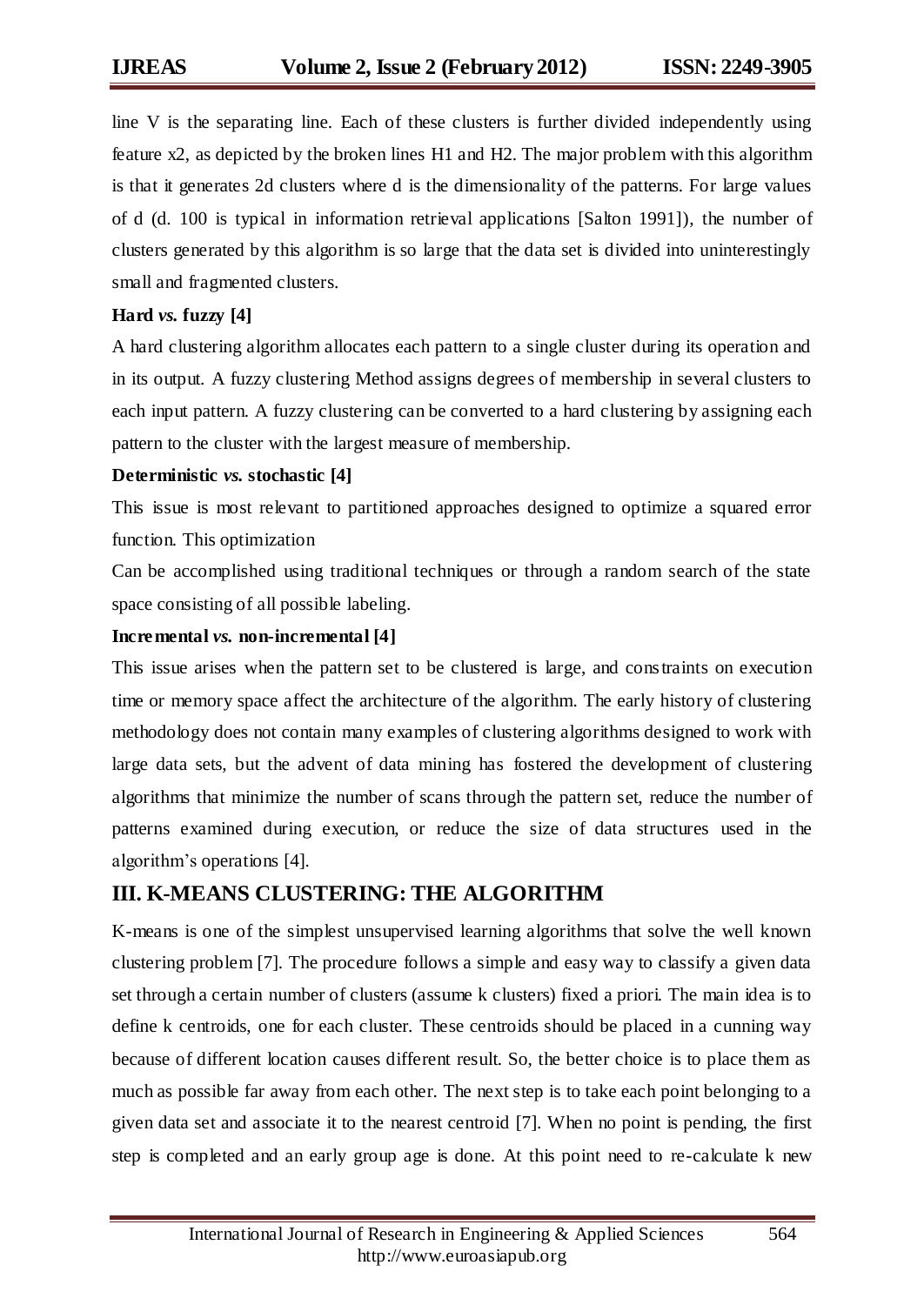centroids as bar centers of the clusters resulting from the previous step. After these k new centroids, a new binding has to be done between the same data set points and the nearest new centroid. A loop has been generated. As a result of this loop notice that the k centroids change their location step by step until no more changes are done. In other words centroids do not move any more.

Finally, this algorithm aims at minimizing an objective function, in this case a squared error function [8]. The objective function

$$
\textstyle \mathop{\textstyle \int}_{J=1}^k \sum_{i=1}^n \, \| \, x_i^{\,(j)} - c_j \, \|^2
$$

 $\left\Vert x_{i}\right\Vert ^{j)}-\varepsilon_{j}\left\Vert ^{2}\right\Vert ^{2}$  $\mathbf{x_i}^{(j)}$ Where is a chosen distance measure between a data point and the cluster  $c_j$ 

centre , is an indicator of the distance of the *n* data points from their respective cluster centers. The algorithm is composed of the following steps:

- 1. Place K points into the space represented by the objects that are being clustered. These points represent initial group centroids.
- 2. Assign each object to the group that has the closest centroid.
- 3. When all objects have been assigned, recalculate the positions of the K centroids.
- 4. Repeat Steps 2 and 3 until the centroids no longer move. This produces a separation of the objects into groups from which the metric to be minimized can be calculated [8].

The algorithm is significantly sensitive to the initial randomly selected cluster centers. The kmeans algorithm can run multiple times to reduce this effect. K-means is a simple algorithm that has been adapted to many problem domains [6].



International Journal of Research in Engineering & Applied Sciences 565 http://www.euroasiapub.org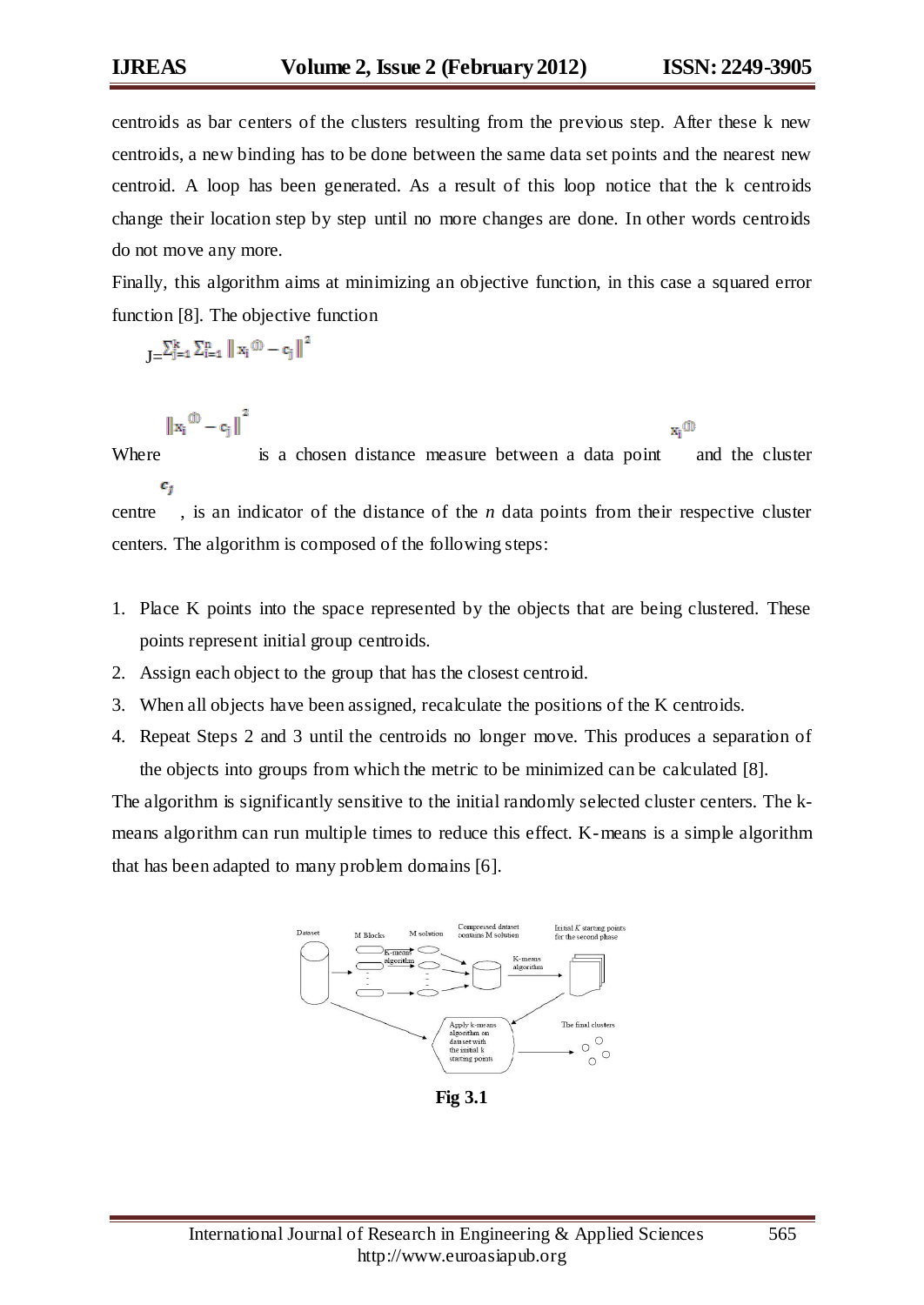- 1. Set the size of the block
- $2. i=0$
- 3. While not end of file
- $4.$ Read the Block<sub>i</sub>
- 5. k-means $(Block_i, k)$
- 6. (Write/Append) the means to output file
- 7.  $i=i+1$
- End while 8.
- 9. k-means(compressed dataset,  $k$ )
- 10. k-means(dataset, final means,  $k$ )

#### **Fig 3.2**

### **IV. WEAKNESS OF K-MEANS CLUSTRING**

- 1. When the numbers of data are not so many, initial grouping will determine the cluster significantly [10].
- 2. The number of cluster, K, must be determined beforehand.
- 3. The real cluster never knows, using the same data, if it is inputted in a different order may produce different cluster if the number of data is a few.
- 4. Weakness of arithmetic mean is not robust to outliers. Very far data from the centroid may pull the centroid away from the real one [10].

### **V. SOLUTION**

Cluster Index[5]: To obtain the natural clusters in the data set the user need to specify the number of desired clusters depending on the actual classes present in data set objects. But it is difficult to determine the number of clusters k, if the user doesn't have any prior knowledge about the data set objects. A technique to solve this problem is to define a cluster index [9], which is used to estimate the optimal number of clusters. The index used to determine the cluster index which is the ratio of the average intra-cluster compactness to inter-cluster separation.

The best clustering result is the one in which the average intra-cluster variance is minimum and at the same time average inter cluster variance is maximum. Thus the value of k which gives minimum Vxb will decide upon the optimal  $k^*$ .

1) Input

[kmin, kmax]: a value range of clustering number.

D: a data set containing n objects.

2) Output

- An Optimal clustering number k\*
- 3) Algorithm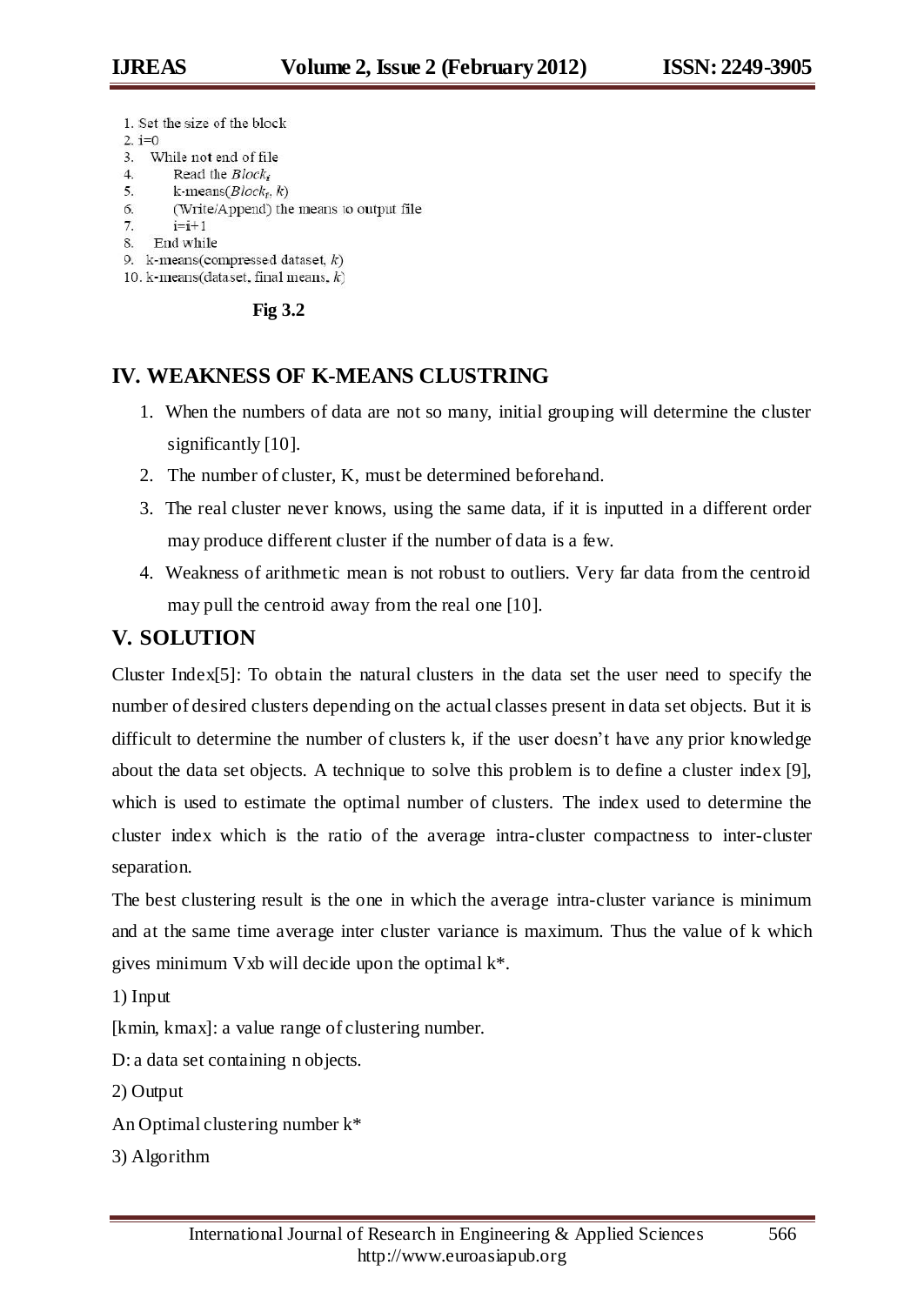- 1. set  $minVxb=$
- 2. for  $\equiv$ kmin : kmax
- a. run the conventional k-medoids algorithm.
- b. calculate newVxb
- c. if  $newVxb < minVxb$
- i. set  $minVxb = newVxb$

```
ii. K^* = i
```
3)Output K\*

# **VI. CONCLUSION**

In this paper, we have presented k-means algorithm in detail. We have seen that there are various limitations in this algorithm, and to remove the problem of specifying the number of clusters initially we have read one method, that is by taking index to find another attribute for finding the value of k is our future work.

## **VII. REFERENCES**

- 1. Data Mining: Concepts and Techniques, 2nd Edition, Jiawei Han and Micheline Kamber, Morgan Kauffman.
- 2. K-means tutorial slides (Andrew Moore)
- 3. J. Han, M. Kamber, "Data Mining: Concepts and Techniques," Second Edition, Elsevier Inc., Rajkamal Electric Press, 2006.
- 4. Ó.R. Zaïane, "Introduction to Data Mining," CMPUT690 Principles of Knowledge Discovery in Databases, University of Alberta, 2009.
- 5. J. Gu, X. Chen, J. Zhou, "An Enhancement of K-means Clustering Algorithm" 2009 International Conference on Business Intelligence and Financial Engineering, 2009.
- 6. J. Xie, Y. Zhang, W. Jiang, "A K-means Clustering Algorithm with Meliorated Initial Centers and Its Application to Partition of Diet Structures," International Symposium on Intelligent Information Technology Application Workshops, 2008.
- 7. Mahajan, M.; Nimbhorkar, P.; Varadarajan, K. (2009). "The Planar k-Means Problem is NP-Hard".
- 8. Aloise, D.; Deshpande, A.; Hansen, P.; Popat, P. (2009). "NP-hardness of Euclidean sum-of-squares clustering".
- 9. Hamerly, Greg, and Elkan, Charles. "Learning the k in k-means." Retrieved from the World.